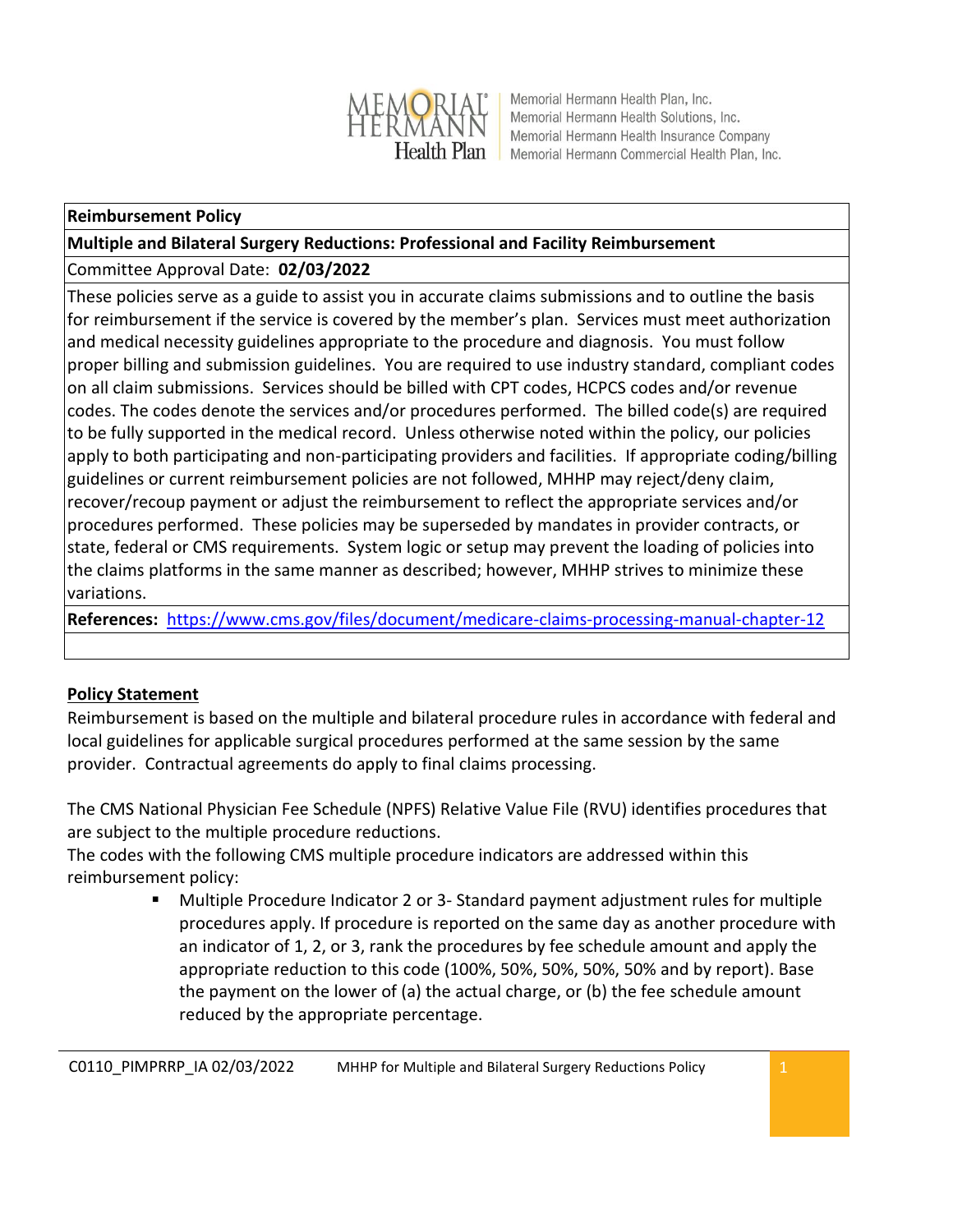#### **Multiple Procedure Payment Reduction**

Multiple procedures are identified in the Medicare Physician Fee Schedule Database (MPFSDB) with multiple surgery indicator '2' and endoscopies with indicator '3' will have standard reductions. Multiple procedure payment reductions will be applied as described in [Chapter 12 of the Medicare](https://www.cms.gov/Regulations-and-Guidance/Guidance/Manuals/downloads/clm104c12.pdf)  [Claims Processing Manual.](https://www.cms.gov/Regulations-and-Guidance/Guidance/Manuals/downloads/clm104c12.pdf)

Multiple surgeries are separate procedures performed by a single physician or physicians in the same group practice on the same patient at the same operative session or on the same day for which separate payment may be allowed. Co-surgeons, surgical teams, or assistants-at-surgery may participate in performing multiple surgeries on the same patient on the same day. Multiple surgeries are distinguished from procedures that are components of or incidental to a primary procedure. These intra-operative services, incidental surgeries, or components of more major surgeries are not separately billable. Major surgical procedures are determined based on the MFSDB approved amount and not on the submitted amount from the providers. The major surgery, as based on the MFSDB, may or may not be the one with the larger submitted amount. Standard payment rules are not appropriate for certain procedures. The MFSDB indicates whether the standard payment policy rules apply to a multiple surgery, or whether special payment rules apply. Site of service payment adjustments (codes with an indicator of "1" in the MFSDB) should be applied before multiple surgery payment adjustments.

# **Bilateral Payment Reduction**

Medicare payment rules require that a payment reduction be performed whenever the same procedure is performed bilaterally by the same physician during the same operative session or same date of service, on the same patient. Refer to the Bilateral Service Indicator in the Medicare Physician Fee Schedule Database (MPFSDB) for services eligible for bilateral payment.

# **Multiple Procedure Guidelines:**

# **Multiple Procedure Ranking**

Memorial Hermann Health Plan uses the CMS Facility Total RVUs to determine the ranking of primary, secondary and subsequent procedures when those services are performed in a facility setting (Place of Service [POS] 19, 21, 22, 23, 24, 26, 31, 34, 41, 42, 51, 52, 53, 56 and 61). Procedures performed in a place of service other than the facility POS setting will be ranked by the CMS Non-Facility RVUs.

# **Multiple Procedure Reduction Codes with Assigned RVUs Reported with Modifiers 26, 53, TC**

For certain codes that are subject to multiple procedure reductions CMS has assigned separate RVU values when reported with modifiers 26, 53, and TC. When these modified services are billed with other services subject to the multiple procedure concept, the CMS RVUs associated with the reported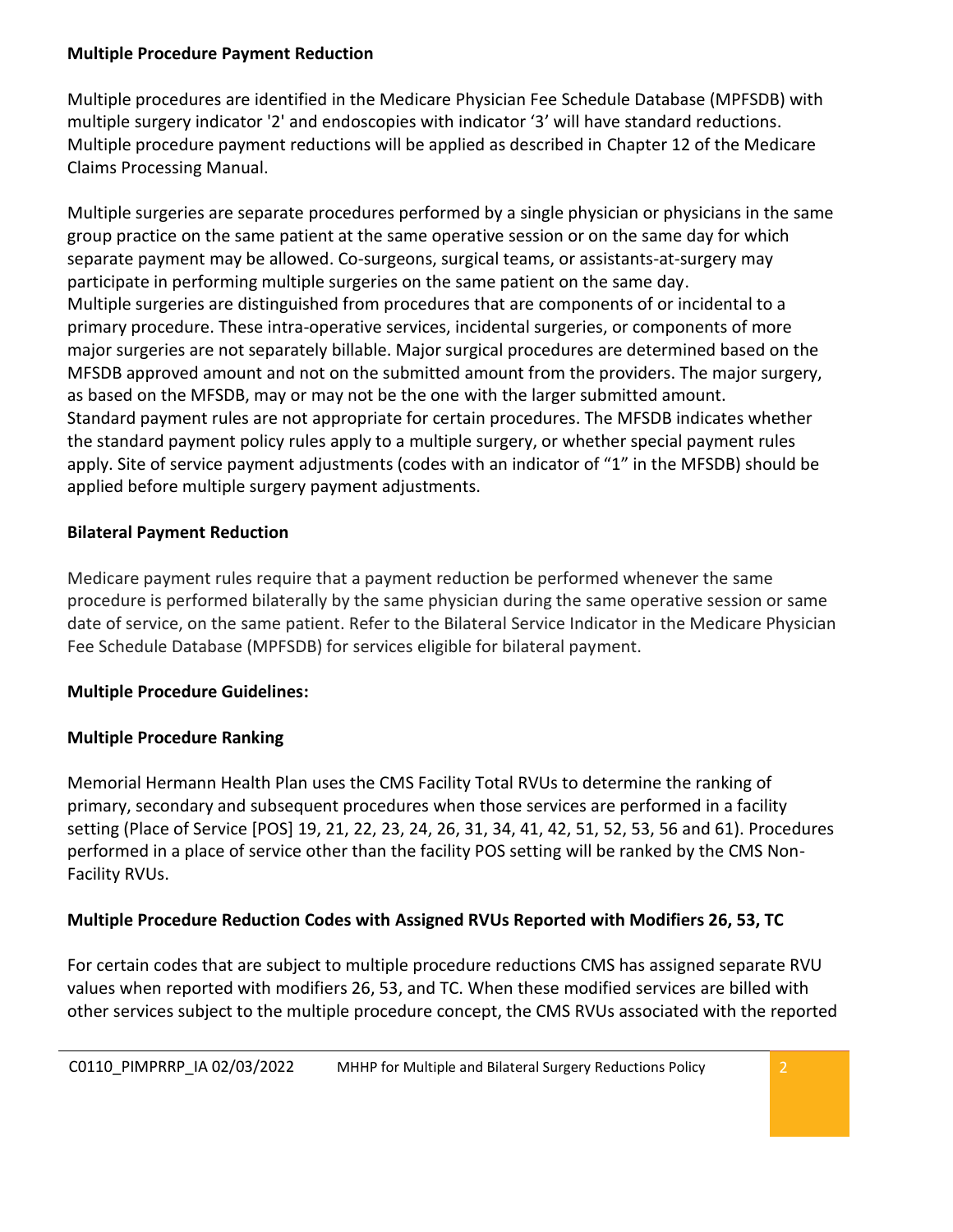modifier 26, 53, or TC are used in determining which services should be reduced according to the multiple procedure concept.

Note: Multiple procedure reduction codes may be reported with modifier 53 that have not been assigned a separate RVU for modifier 53 by CMS. In these situations the global RVU is used for multiple procedure ranking.

Refer to the Multiple Procedure Reduction Codes list for all codes subject to multiple procedure reductions that have a separate RVU value associated with the 26, 53, or TC modifier.

### **Multiple Procedure Reduction Codes with No Assigned CMS RVU**

Services that CMS indicates may be carrier-priced, or those for which CMS does not develop RVUs are considered Gap Fill Codes and are addressed as follow:

- **Gap Fill Codes:** When data is available for Gap Fill Codes, Memorial Hermann Health Plan uses the relative values published in the first quarter update of the Optum *The Essential RBRVS*  publication for the current calendar year.
- **RVU Codes:** Some codes cannot be assigned a gap value or remain without an RVU due to the nature of the service (example: unlisted codes). These codes are assigned an RVU value of 0.00 on the Multiple Procedure Reduction Codes list and will be ranked as secondary or subsequent procedures when reported with other procedures that are subject to the multiple procedure concept described above.

### **Multiple Procedures for Assistant Surgeon Services Reported with Modifiers 80, 81, 82, AS**

When services are reported by more than one assistant surgeon using modifiers 80, 81, 82 or AS those services will be ranked collectively if reported by the Same Group Physician and/or Other Qualified Health Care Professional. Assistant surgeon services will be ranked separately from the services reported by the primary surgeon.

#### **Multiple Procedures for Co-Surgeon/Team Surgeon Services Reported with Modifiers 62, 66**

Multiple procedures performed by a co-surgeon (modifier 62) or team surgeon (modifier 66) are subject to the multiple procedure concept as defined above when performed by the Same Individual Physician or Other Qualified Health Care Professional on the same date of service. Co-surgeon and team surgeon services are ranked separately and independently of any other co-surgeon or team surgeon services.

#### **Multiple Procedures for Bilateral Surgeries Reported with Modifier 50, LT, RT**

Selected bilateral eligible services may also be subject to multiple procedure reductions when billed alone or with other multiple procedure reduction codes.